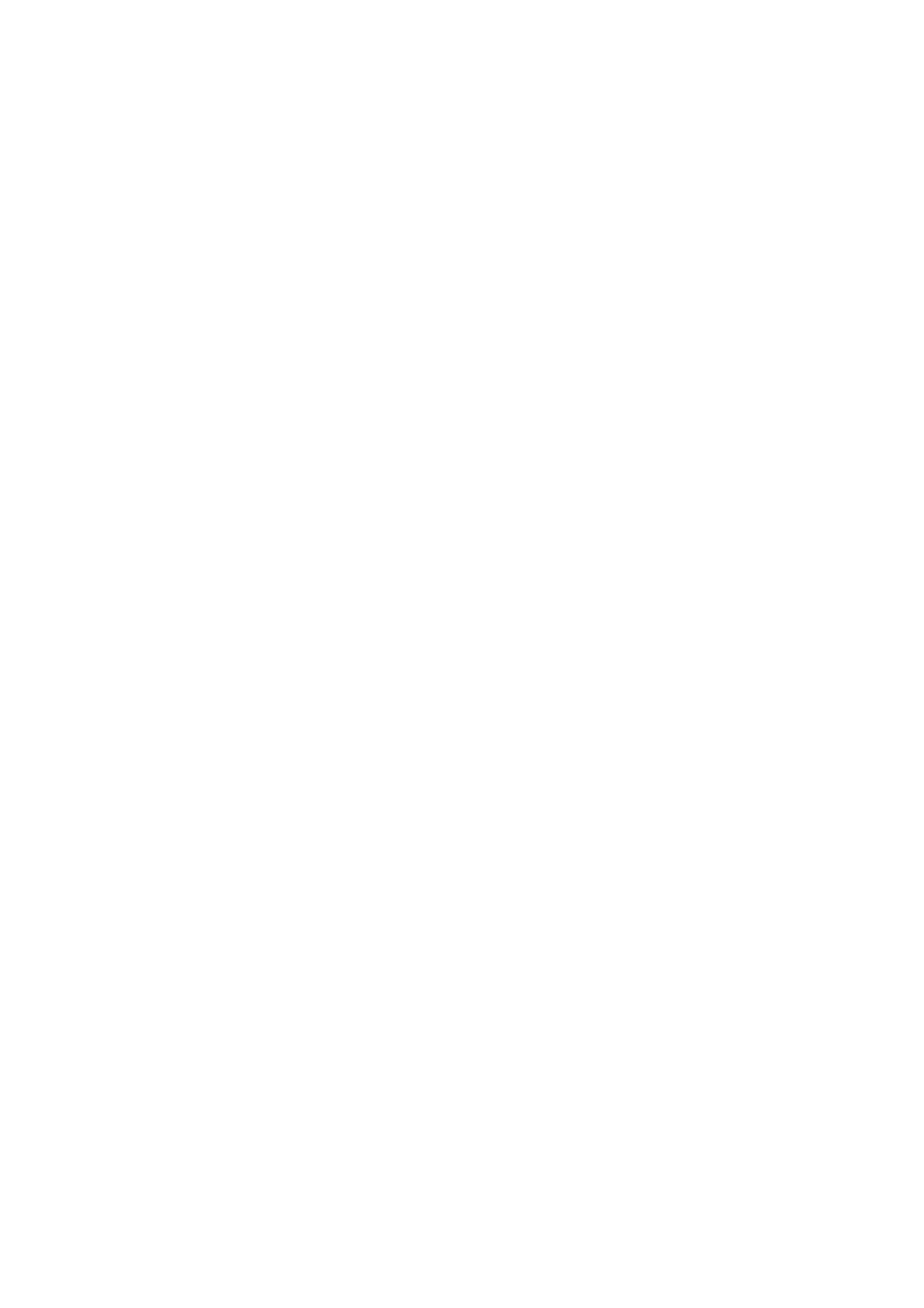## **CONTENTS**

#### 1 TECHNICAL FEATURES

| 1.1 General features                       | page             | 4 |
|--------------------------------------------|------------------|---|
| 1.2 Clearance dimensions                   | $\boldsymbol{M}$ | 5 |
| 1.2.1 EOLO FK series 1 direct drive models | $\boldsymbol{M}$ | 5 |
| 1.3 Electrical features                    | $\boldsymbol{M}$ | 6 |
| 1.3.1 EOLO FK series 1 direct drive models | $\boldsymbol{M}$ | 6 |
| 1.4 Series performance 1                   | $\boldsymbol{M}$ | 7 |
| 1.4.1 EOLO FK5 Fan performance charts      | $\boldsymbol{M}$ | 7 |
| 1.4.2 EOLO FK6 Fan performance charts      | $\boldsymbol{M}$ | 8 |
| 1.4.3 EOLO FK7 Fan performance charts      | $\boldsymbol{M}$ | 9 |

#### 2 ACCESSORIES

| 2.1 240 V Variable-Speed Drive             | $\boldsymbol{v}$ | 10. |
|--------------------------------------------|------------------|-----|
| 2.2 Three-phase 3/400 V Autotransformer    | w                | 10. |
| 2.3 TP - Protective cover                  | $\boldsymbol{v}$ | 10. |
| 2.4 RT - Housing with bird-protection grid | $\boldsymbol{M}$ | 10. |
| 2.5 PA - Support Feet                      | w                | 10. |
| 2.6 SS - Overpressure damper               | $\boldsymbol{M}$ | 10  |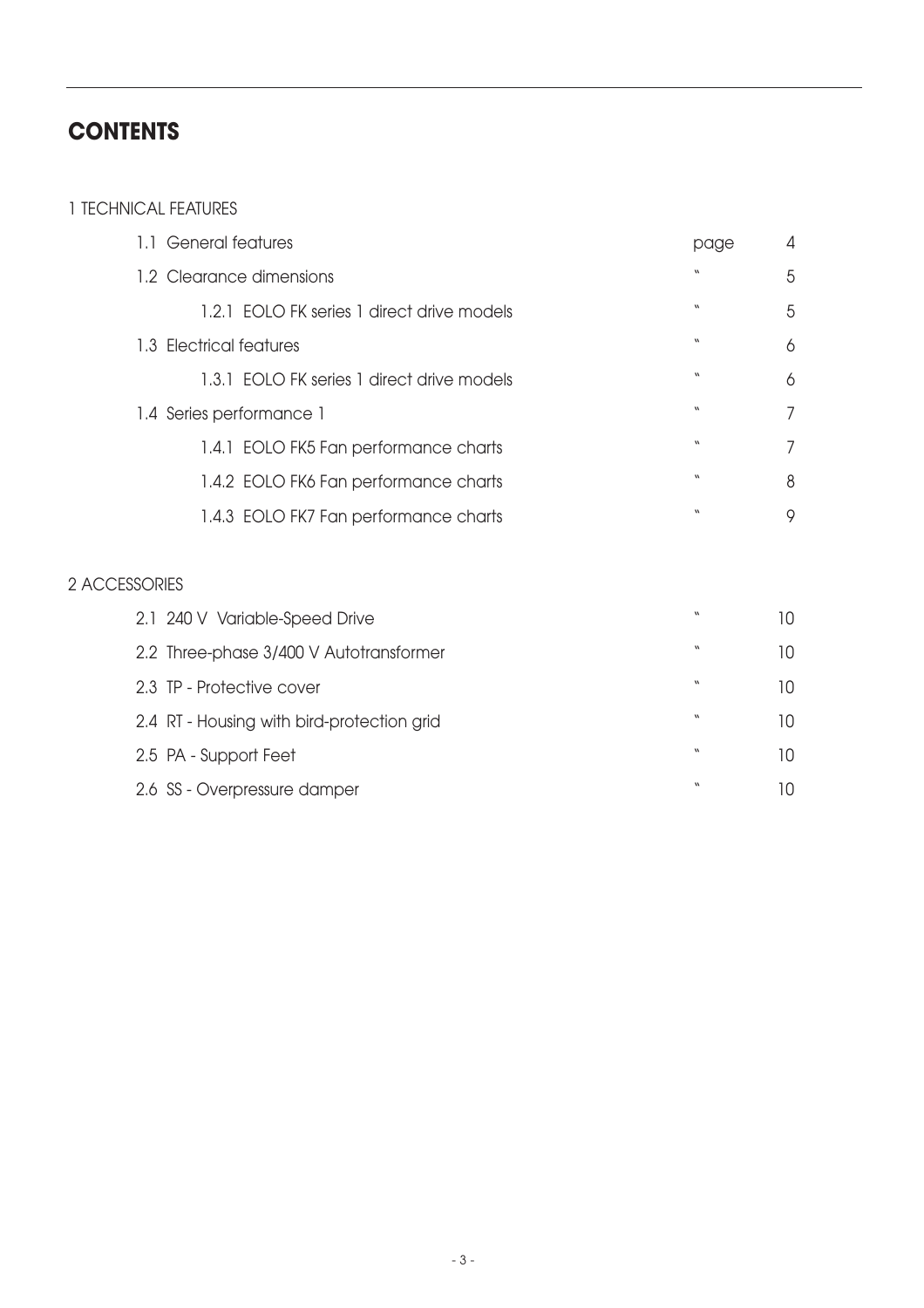## **SECTION 1 - TECHNICAL FEAUTRES**

#### **1.1 GENERAL FEATURES**

- **•** The structure is built of aluzink sheet metal.
- The sound insulation in the machine is ensured by a sufficient thickness of polyester.
- The electrical fans are double suction centrifugal type fans with both statically and dynamically balanced impellers.
- Vibration-dampeners are placed between the structure and the fan to attenuate any vibrations.
- The EOLO FK Series 1 models mount centrifugal electrical fans with a direct drive motor.
- The EOLO GR Series 2 models mount single or two-speed, 3-phase motors; fan-motor coupling for these models is achieved by pulleys and belts<sup>(\*)</sup>.
- For the EOLO GR Series 2 models, the belt is tightened by means of a motor slide.
- The operating temperature must be between –20°C and +40°C, inclusive.

(\*) EOLO GR2 models (belt-drive version), available upon request.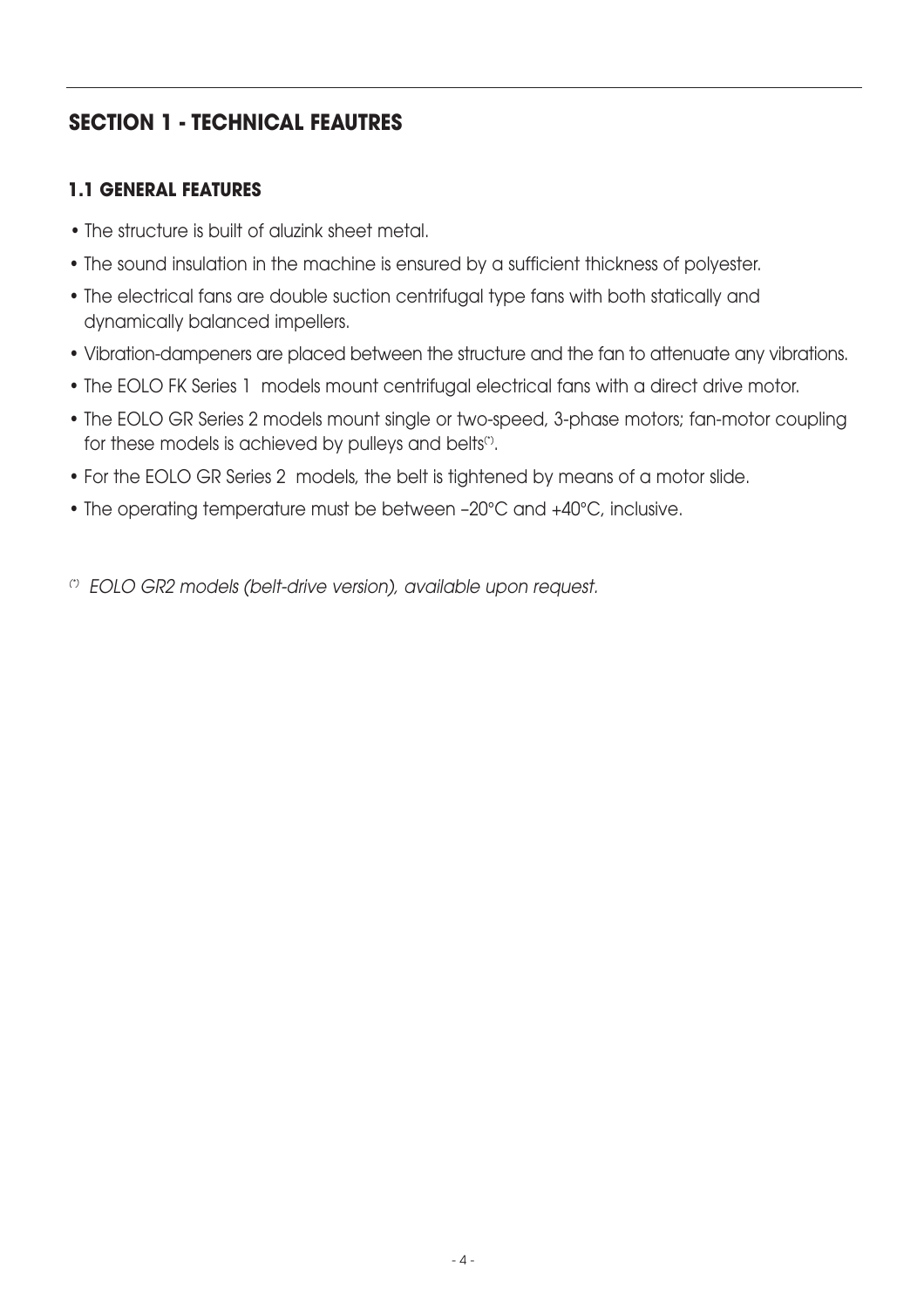#### **1.2 CLEARANCE DIMENSIONS**

#### **1.2.1 EOLO FK Series 1 direct drive models**





| <b>EOLO FK</b> | A   | C   |     |     |     | G   | <b>WEIGHT (kg)</b> |
|----------------|-----|-----|-----|-----|-----|-----|--------------------|
| FK 576-574     | 500 | 171 |     | 129 | 242 | 218 | $25 - 30$          |
| FK 596-536-594 | 500 | 179 | 49  | 129 | 242 | 272 | $28 - 33$          |
| FK 596-626-694 | 600 | 179 | 149 | 146 | 308 | 272 | $35 - 40$          |
| FK 616-636-614 | 600 | 208 | 93  | 129 | 342 | 299 | 40-45              |
| FK 726-726T*   | 700 | 234 | 15  | 47  | 406 | 351 | 60                 |

(\*) power supply 400/3/50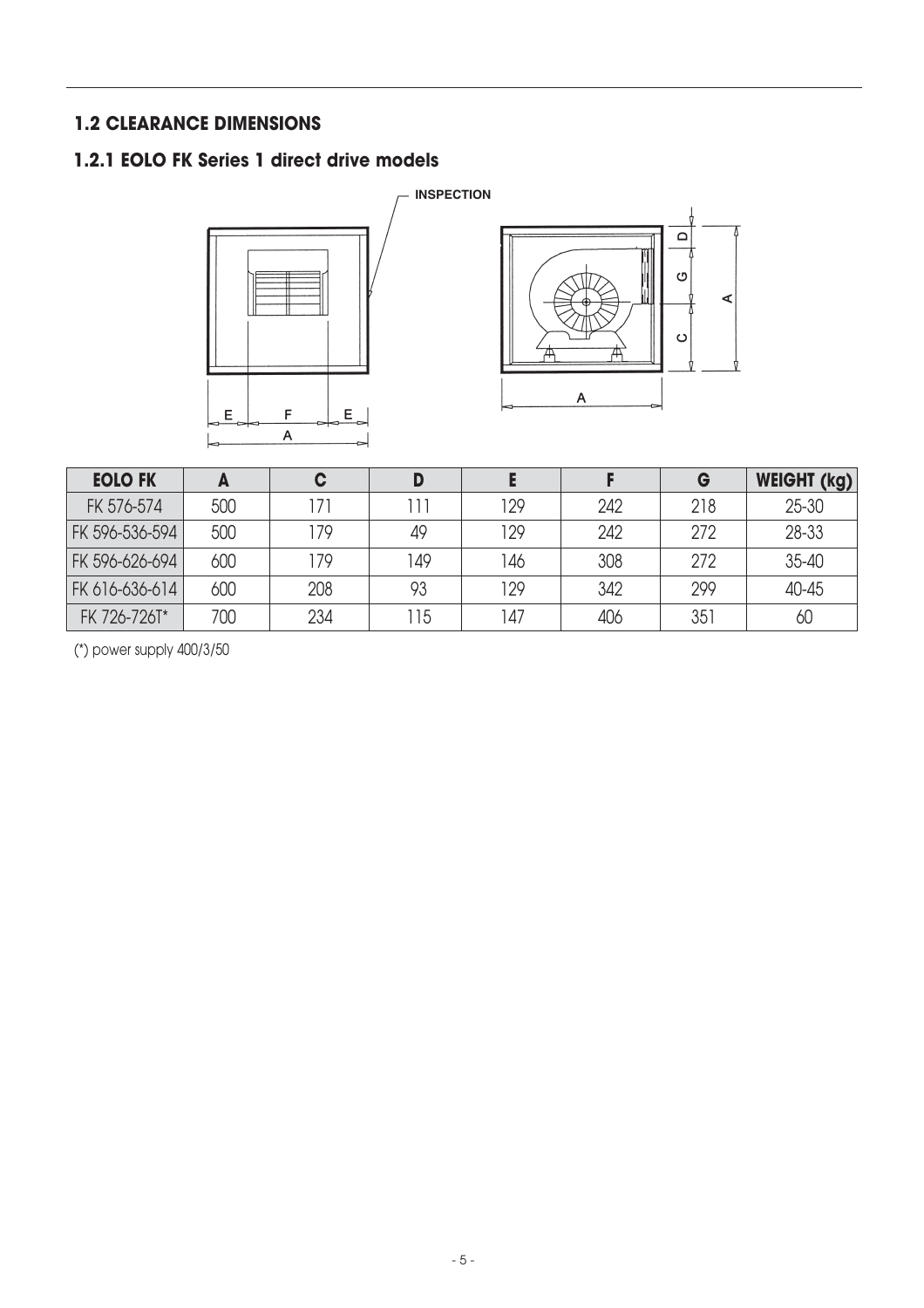## **1.3 ELECTRICAL FEATURES**

#### **1.3.1 EOLO FK MODELS Series 1 - direct drive**

| <b>MODELS</b>  | <b>Power at</b><br>shaft | <b>Max</b><br>current | Fan<br>speed | <b>Poles</b> | <b>International</b><br>protection | <b>Insulation</b><br>class | <b>Power</b> | supply    |           |
|----------------|--------------------------|-----------------------|--------------|--------------|------------------------------------|----------------------------|--------------|-----------|-----------|
|                | W                        | input<br>A            | No.          | No.          | IP                                 |                            | $\mathsf{V}$ | <b>Ph</b> | <b>Hz</b> |
| <b>FK 576</b>  | 62                       | .28                   |              | 6            | 20                                 | B                          | 230          |           | 50        |
| <b>FK 574</b>  | 147                      | .50                   |              | 4            | 55                                 | F                          | 230          |           | 50        |
| <b>FK 596</b>  | 147                      | 2.20                  |              | 6            | 20                                 | B                          | 230          |           | 50        |
| <b>FK 536</b>  | 200                      | 1.50                  |              | 6            | 55                                 | F                          | 230          |           | 50        |
| <b>FK 594</b>  | 420                      | 3.60                  |              | 4            | 55                                 | F                          | 230          |           | 50        |
| <b>FK 696</b>  | 147                      | 2.25                  |              | 6            | 20                                 | B                          | 230          |           | 50        |
| <b>FK 626</b>  | 200                      | 1.75                  |              | 6            | 55                                 | F                          | 230          |           | 50        |
| <b>FK 694</b>  | 420                      | 3.60                  |              | 4            | 55                                 | F                          | 230          |           | 50        |
| <b>FK 616</b>  | 245                      | 2.60                  |              | 6            | 20                                 | B                          | 230          |           | 50        |
| <b>FK 636</b>  | 550                      | 4.60                  |              | 4            | 55                                 | F                          | 230          |           | 50        |
| FK 614         | 515                      | 3.80                  |              | 6            | 55                                 | F                          | 230          |           | 50        |
| <b>FK 726</b>  | 736                      | 7.90                  |              | 6            | 20                                 | B                          | 230          |           | 50        |
| <b>FK 726T</b> | 1100                     | 7.40/4.30             |              | 6            | 20                                 | B                          | 230/400      | 3         | 50        |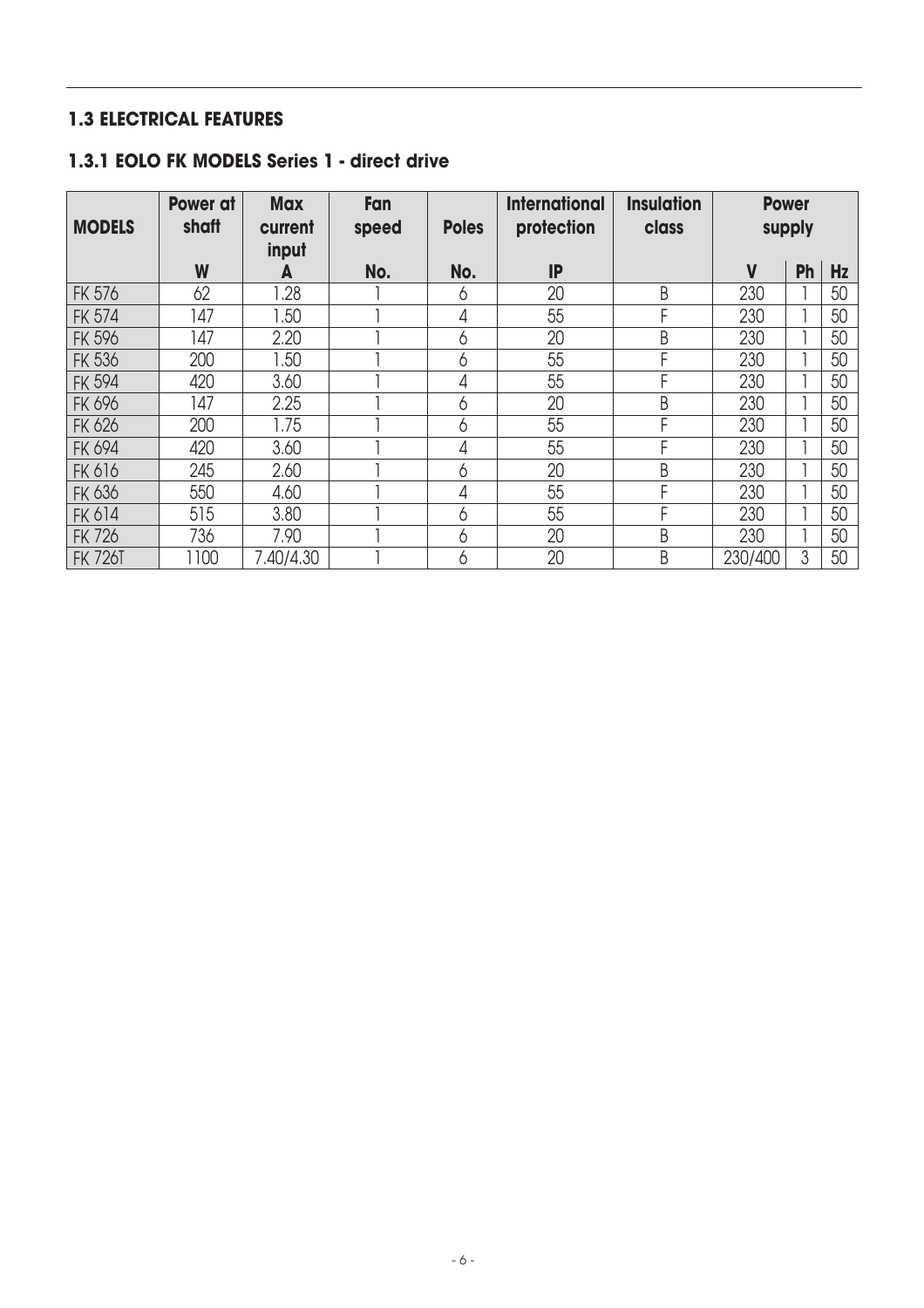

**1.4 SERIES 1 AIR FLOW PERFORMANCE** 

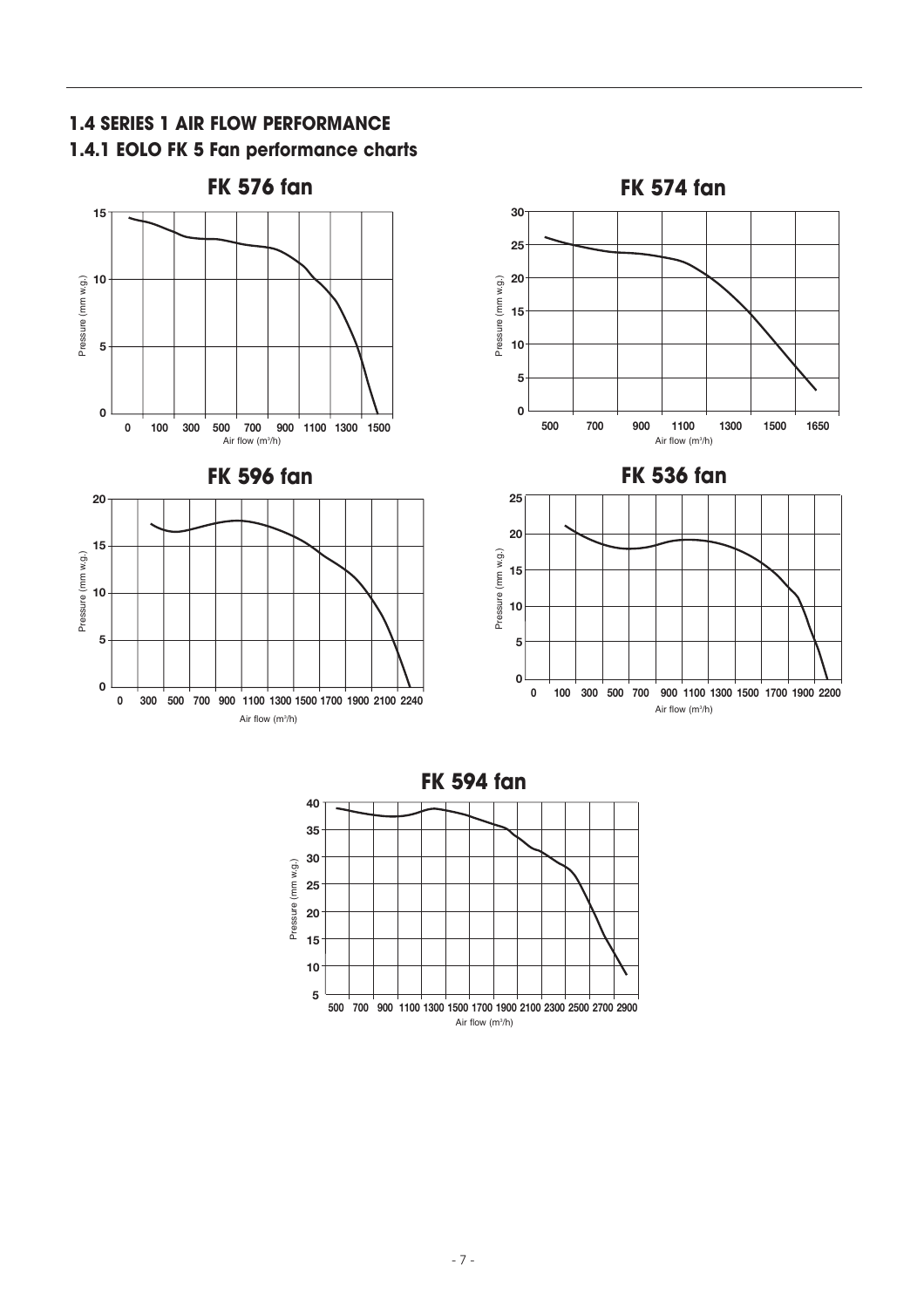**1.4.2 EOLO FK 6 Fan performance charts** 



**3000**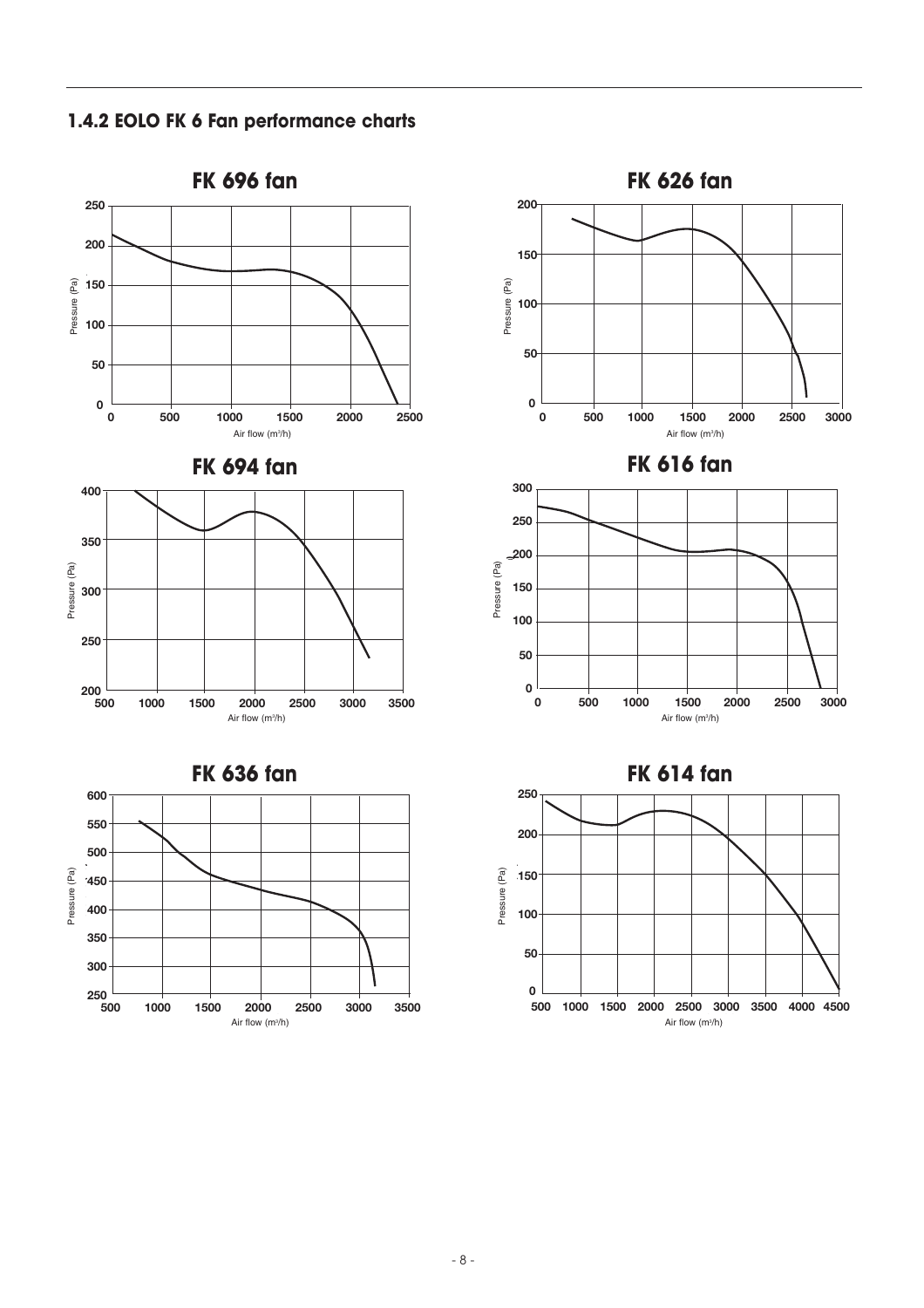#### **1.4.3 FK 7 Fan performance charts**



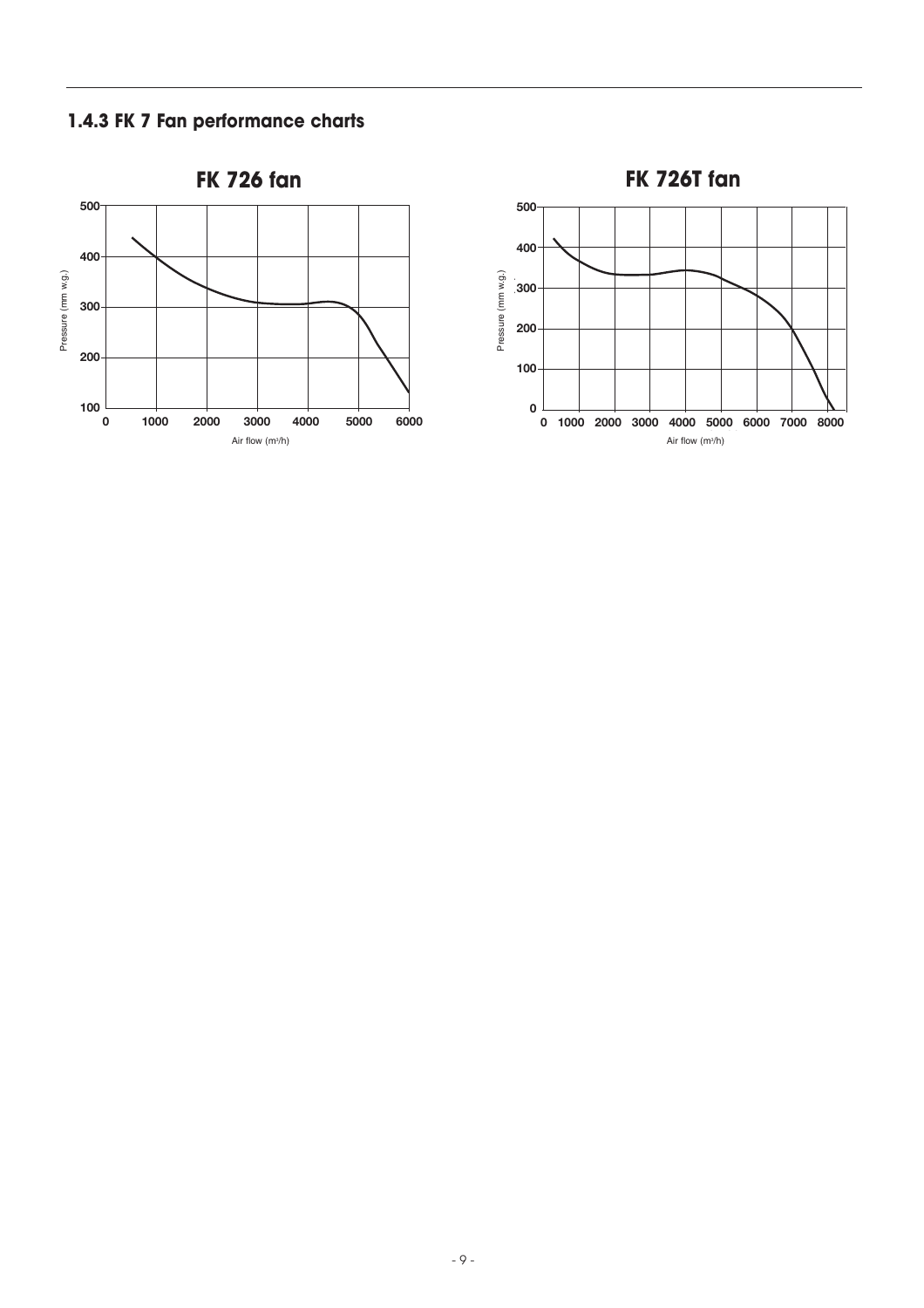# **SECTION 2 - ACCESSORIES**

## **2.1 VARIABLE-SPEED DRIVE**

The variable-speed drive is suitable for wall installation and allows the regulation of the singlephase-motor fan. There are three regulator models depending upon the current absorbed by the fan motor: **1.5A - 3.0A - 5.0A**. Located on the front of the control panel is:

- the on-off switch

- the continuous speed control knob

| <b>Models</b> | <b>Vol/phase/Hz</b> | <b>Nominal</b><br>current | <b>Maximum</b><br>current | <b>Range of</b><br>control |
|---------------|---------------------|---------------------------|---------------------------|----------------------------|
| $>300$ W      | 230/1/50            | 1.5A                      | 3A                        | 40% a 100% Vmax            |
| $>600$ W      | 230/1/50            | 3 A                       | 5A                        | 40% a 100% Vmax            |
| > 900 W       | 230/1/50            | 5 A                       | 7,5A                      | 40% a 100% Vmax            |



#### **2.2 AUTOTRANSFORMER**

The regulator is suitable for wall installation and allows the regulation of the 3-phase motor fan. Located on the front of the control panel is:

- the power indicator lamp
- the 5- speed control knob

| <b>Power supply</b> | <b>Nominal</b><br>current | <b>Maximum</b><br>current | <b>Control</b><br>with $5-$<br>speed switch | i-5                                                |
|---------------------|---------------------------|---------------------------|---------------------------------------------|----------------------------------------------------|
| 400/3/50 - 60 Hz    | 5A                        | 7Α                        | 40% of 100%<br>V max                        | Control<br>Voltage $\sqrt{ }$<br>indicator<br>lamp |

#### **2.3 TP - PROTECTIVE COVER**

Constructed of aluzink, it is used to protect the extraction units when installed outdoors.

#### **2.4 RT - HOUSING WITH BIRD-PROTECTION GRID**

This is used when the extraction unit is installed outdoors and with the outlet opening unobstructed. The housing is built of aluzink and is constructed so that water cannot leak inside. A grid mounted at the end prevents the entry of foreign bodies in the fan.

#### **2.5 PA - SUPPORT FEET**

The support feet are mounted below the unit and prevent it from resting directly on the floor. They are made of very thick galvanized sheet and have holes to easily hook the units while handling.

#### **2.6 SS - OVERPRESSURE DAMPER**

The overpressure damper consists of a galvanized sheet frame with aluminum louvers. When the fan is on, the louvers are open; they close when the fan is off. It may be installed either directly at the fan opening or at the end of outlet duct.